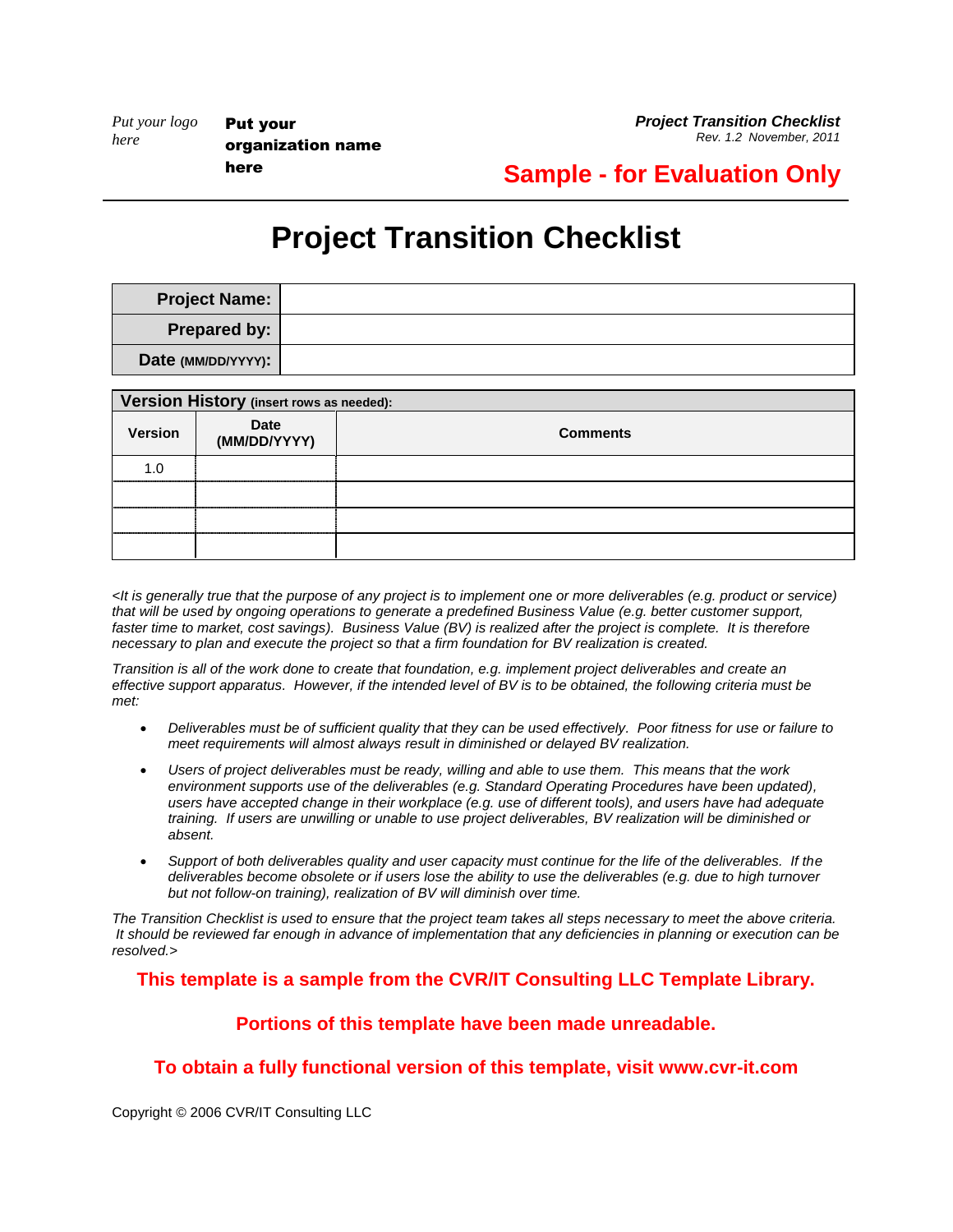Put your organization name here

## **Sample - for Evaluation Only**

Review this checklist with the Project Team. Indicate the status of each question with Y (yes) or N (no). Provide sufficient information in the comments to support any actions which may be necessary. If needed, file Change Requests for updates to the project management plan.

|                                                                                                                | $Y$ or<br>N <sub>1</sub> | <b>Comments</b> |
|----------------------------------------------------------------------------------------------------------------|--------------------------|-----------------|
| 1. People                                                                                                      |                          |                 |
| Is there a list of intended users (or groups or<br>departments) of the new system?                             |                          |                 |
| Are all locations that will use the new system<br>known?                                                       |                          |                 |
| Has there been confirmation that the staff<br>needed to carry out Transition will be<br>available?             |                          |                 |
| Is there a Sponsor available to support the<br><b>Operation &amp; Maintenance phase?</b>                       |                          |                 |
| Are Roles & Responsibilities defined for<br>Transition? For the Operation &<br>Maintenance phase? For example: |                          |                 |
| primary business contact<br>$\bullet$                                                                          |                          |                 |
| maintenance & operations team lead(s)                                                                          |                          |                 |
| key technical staff                                                                                            |                          |                 |
| customer or help desk support                                                                                  |                          |                 |
| documentation, training and other<br>support staff                                                             |                          |                 |
| vendors who will continue to support an<br>installed product                                                   |                          |                 |
| Are all groups who will be involved in<br>support and maintenance aware of their<br>role?                      |                          |                 |
|                                                                                                                |                          |                 |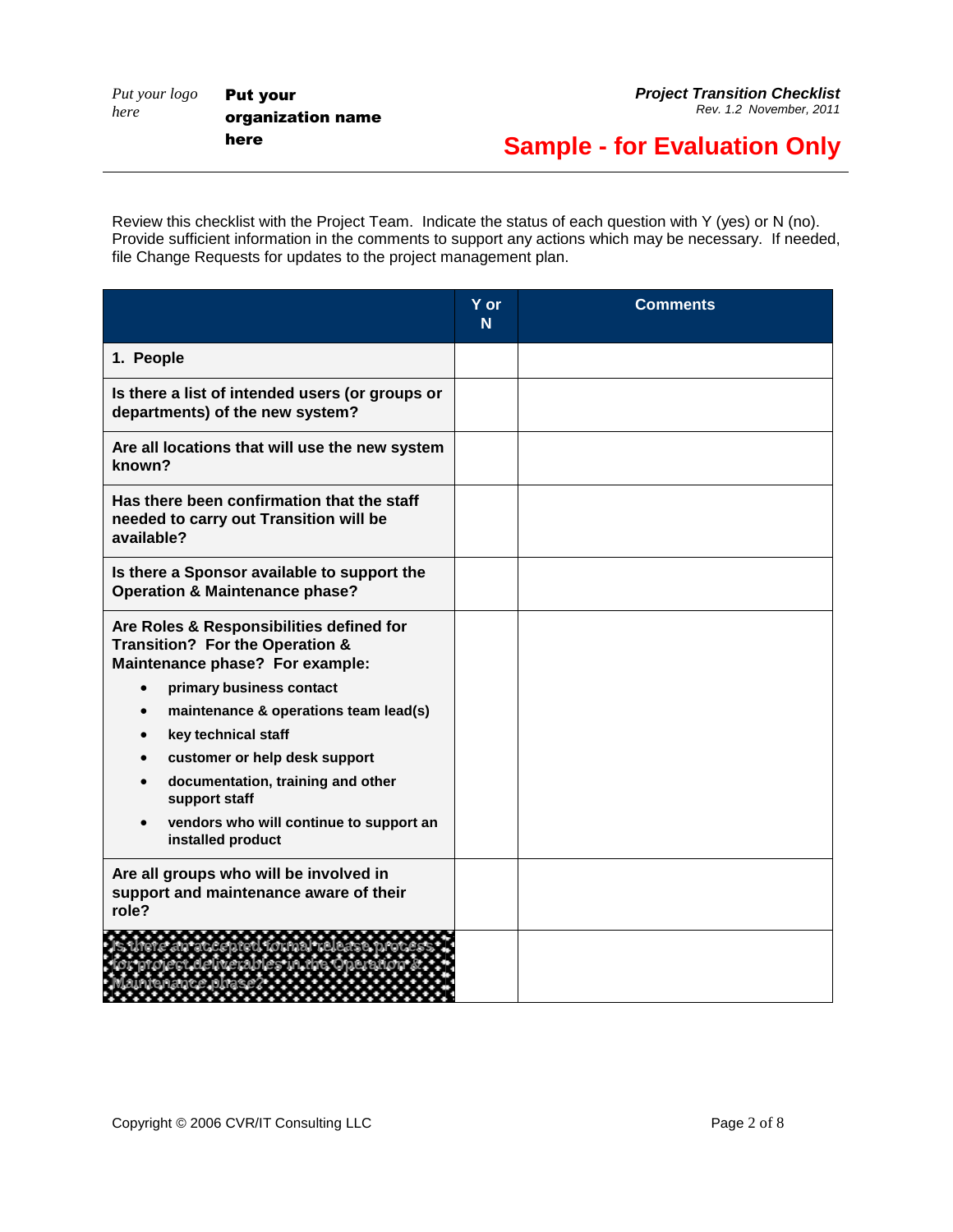Put your organization name here

*Project Transition Checklist Rev. 1.2 November, 2011*

### **Sample - for Evaluation Only**

| 2. Planning                                      |  |
|--------------------------------------------------|--|
| Are the objectives of Transition clear?          |  |
| Is there a written plan for Transition?          |  |
| Is there a list of all unresolved issues related |  |
| to Transition?                                   |  |
| Is there a list of all known risks related to    |  |
| Transition, and a plan for dealing with them?    |  |
| Do you know what facilities will be required     |  |
| for Transition to take place? For example:       |  |
| office space<br>manufacturing equipment          |  |
| computers and related software                   |  |
| security systems                                 |  |
| special power needs                              |  |
| network and communication facilities             |  |

#### **This template is a sample from the CVR/IT Consulting LLC Template Library.**

#### **Portions of this template have been made unreadable.**

### **To obtain a fully functional version of this template, visit www.cvr-it.com**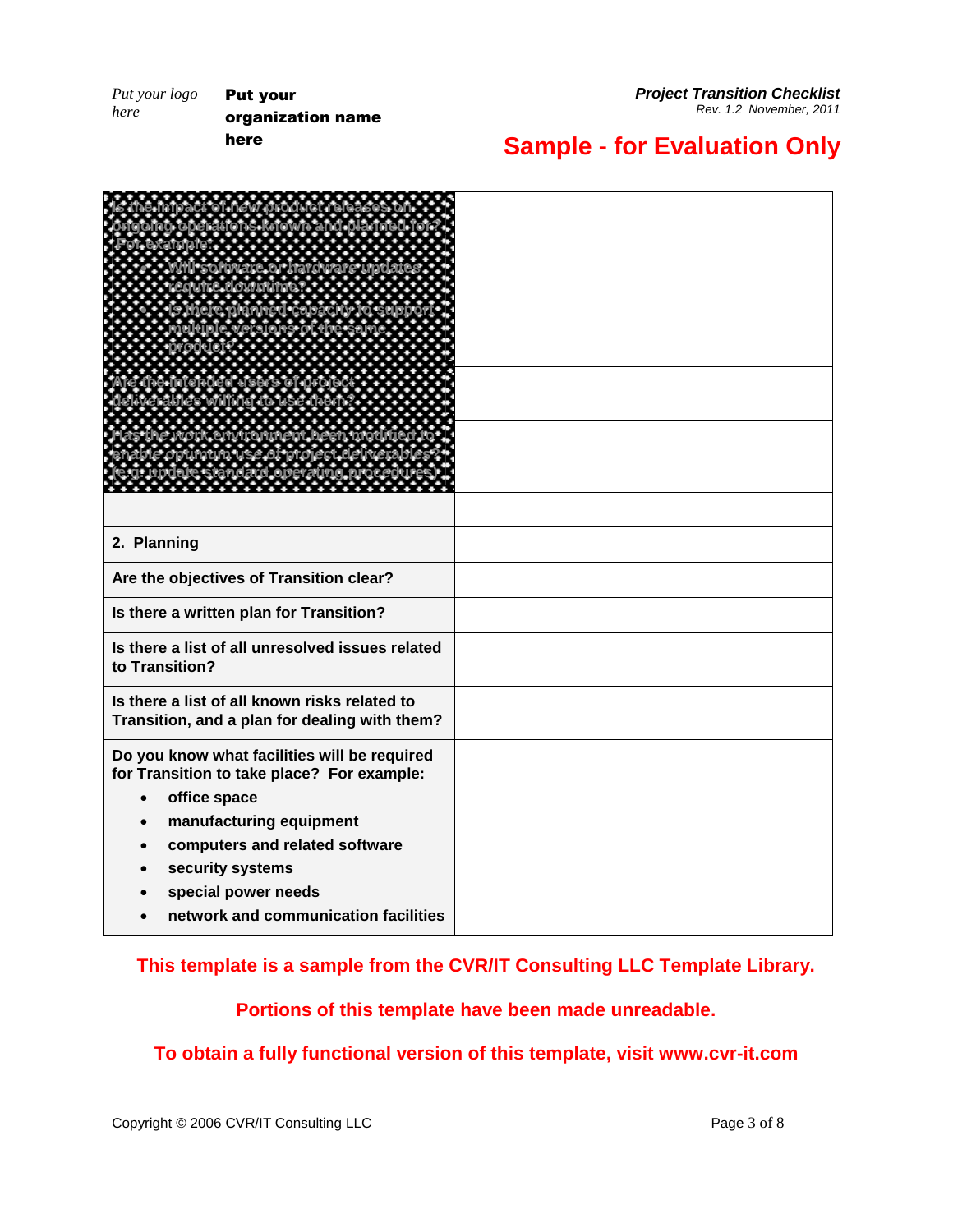Put your organization name here

*Project Transition Checklist Rev. 1.2 November, 2011*

# **Sample - for Evaluation Only**

|           | Do you know what specific processes will be<br>required for Transition to take place? Do<br>you have the necessary tools and<br>resources? For example: |  |
|-----------|---------------------------------------------------------------------------------------------------------------------------------------------------------|--|
| $\bullet$ | <b>Configuration Management</b>                                                                                                                         |  |
|           | <b>Change Control</b>                                                                                                                                   |  |
|           | Software update                                                                                                                                         |  |
|           | <b>Helpdesk</b>                                                                                                                                         |  |
|           | <b>Defect reporting</b>                                                                                                                                 |  |
|           | <b>Ongoing training</b>                                                                                                                                 |  |
|           | Ongoing data transfers or data<br>migrations                                                                                                            |  |
|           | Routine data archive                                                                                                                                    |  |
|           | Data backup                                                                                                                                             |  |
|           | <b>Auditing</b>                                                                                                                                         |  |
|           | Does the transition team have the tools they<br>need (e.g. Software? Equipment?)                                                                        |  |
|           | a a bheil                                                                                                                                               |  |
|           |                                                                                                                                                         |  |
|           |                                                                                                                                                         |  |
|           |                                                                                                                                                         |  |
|           |                                                                                                                                                         |  |
|           |                                                                                                                                                         |  |
|           |                                                                                                                                                         |  |
|           |                                                                                                                                                         |  |
|           |                                                                                                                                                         |  |
|           |                                                                                                                                                         |  |
|           |                                                                                                                                                         |  |
|           | Are dependencies between Transition and<br>other organizational work known and<br>indicated on the schedule?                                            |  |

Copyright © 2006 CVR/IT Consulting LLC Page 4 of 8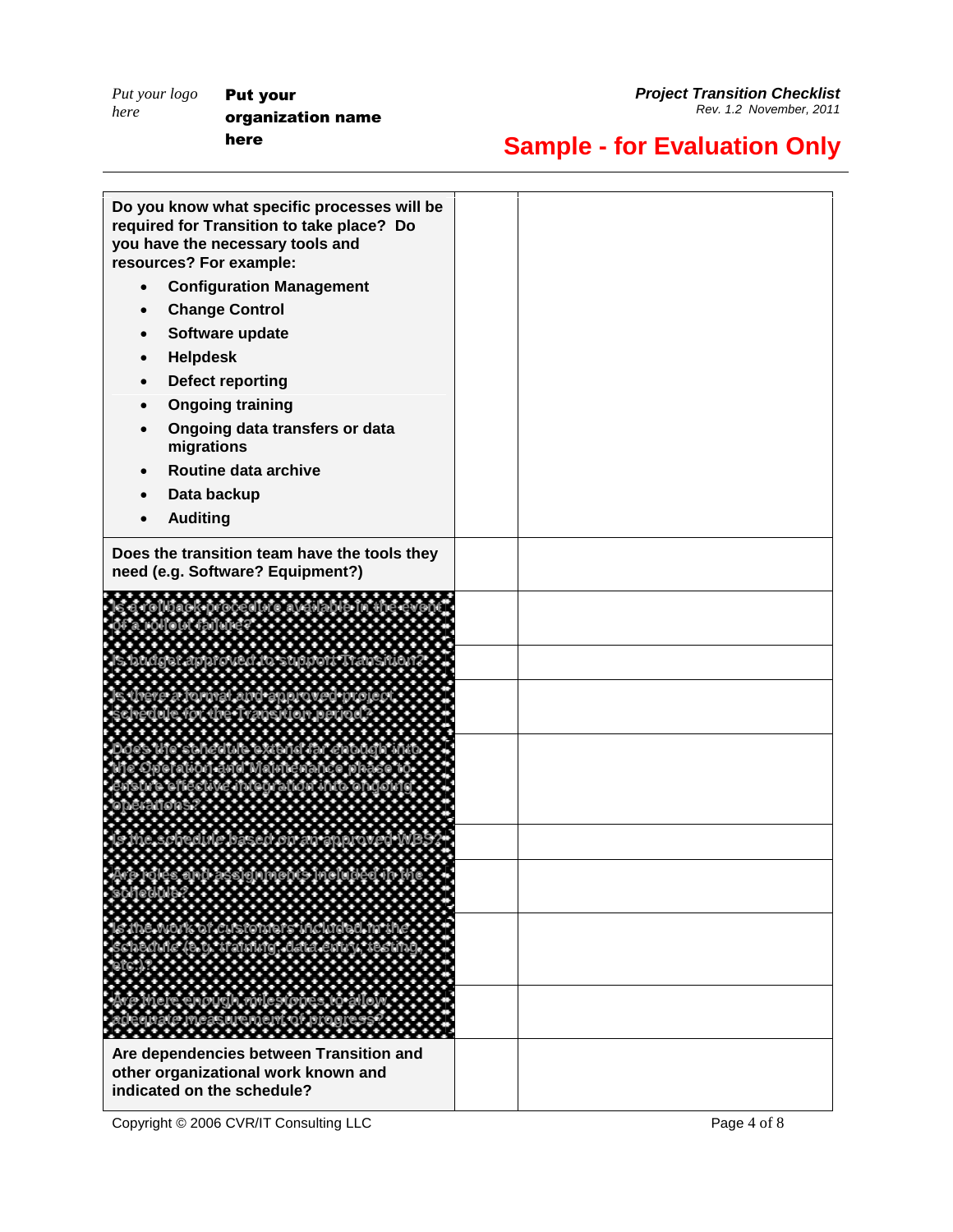### **Sample - for Evaluation Only**

| 3. Documentation                                                                                      |  |
|-------------------------------------------------------------------------------------------------------|--|
| Do you know what specific documentation is<br>required for Transition to take place? For<br>example:  |  |
| <b>Revised Standard Operating</b><br><b>Procedures</b>                                                |  |
| <b>Revised job descriptions</b>                                                                       |  |
| <b>Service Level Agreement</b>                                                                        |  |
| <b>Training documentation</b>                                                                         |  |
| Is the location of documentation known to<br>those who need it?                                       |  |
| Is the written Transition Plan available to the<br>staff members who will carry it out?               |  |
| Is there agreement about who has the<br>authority to change, copy and/or distribute<br>documentation? |  |
| .                                                                                                     |  |
|                                                                                                       |  |
|                                                                                                       |  |
|                                                                                                       |  |

**This template is a sample from the CVR/IT Consulting LLC Template Library.**

**Portions of this template have been made unreadable.**

**To obtain a fully functional version of this template, visit www.cvr-it.com**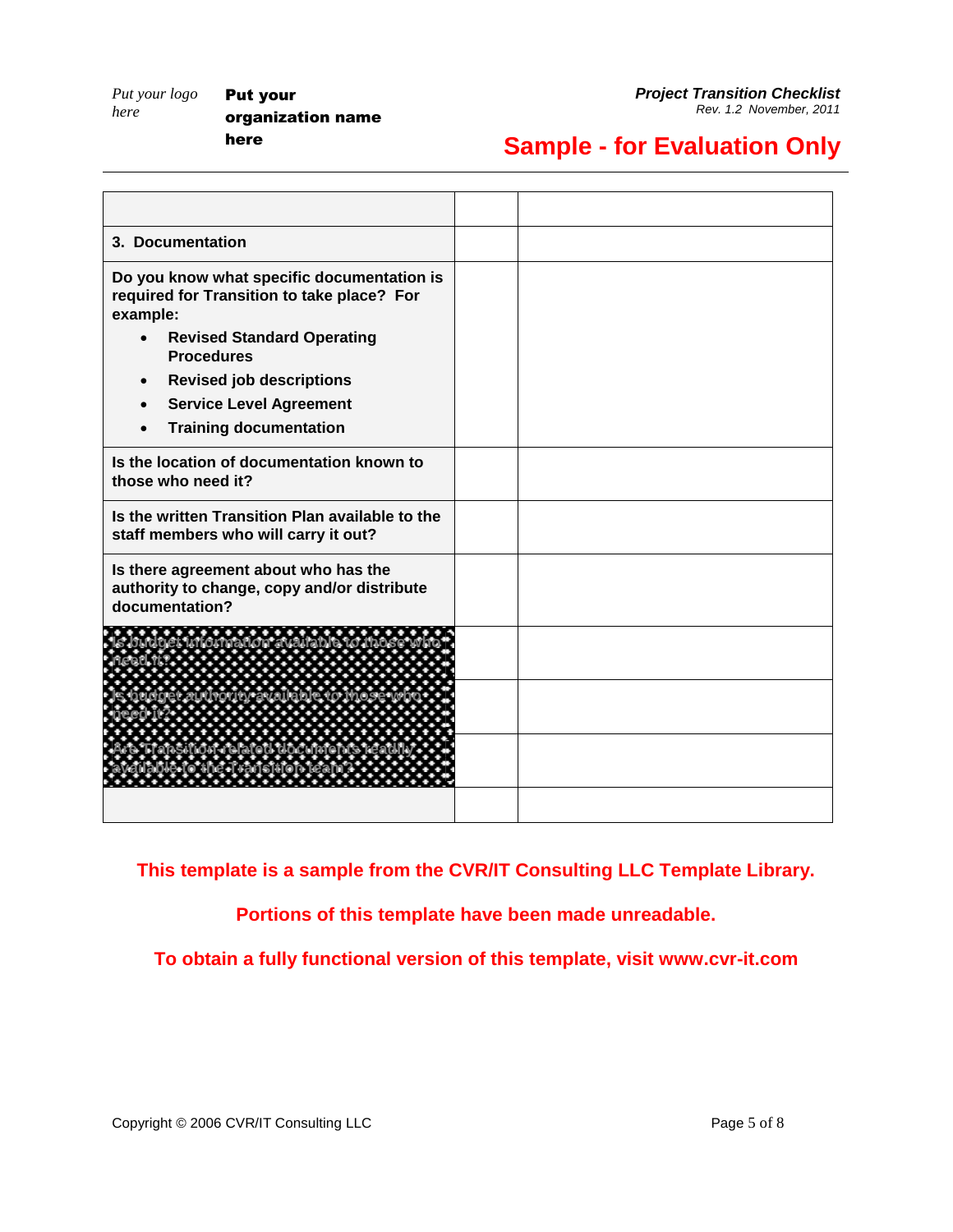# **Sample - for Evaluation Only**

| 4. Training                                                                                                                              |  |
|------------------------------------------------------------------------------------------------------------------------------------------|--|
| Are the training requirements for users,<br>operational staff, and support staff known?                                                  |  |
| Is there is a formal Training Plan?                                                                                                      |  |
| Are the training requirements for the<br>Operation & Maintenance phase known?                                                            |  |
|                                                                                                                                          |  |
| ana a                                                                                                                                    |  |
| * * * <i>* * * * *</i>                                                                                                                   |  |
| 5. Performance                                                                                                                           |  |
| Has provision been made for ongoing<br>measurement of new system performance?                                                            |  |
| Are performance targets documented?                                                                                                      |  |
| Are the tools and staff available for ongoing<br>measurements?                                                                           |  |
| Is it clear who is responsible for ongoing<br>performance measurement?                                                                   |  |
| Is it clear who will evaluate and act on the<br>results of system performance<br>measurements?                                           |  |
| 6. Sustainability                                                                                                                        |  |
| Is there or will there be a system in place for<br>identifying, tracking, and resolving problems with<br>the operational system product? |  |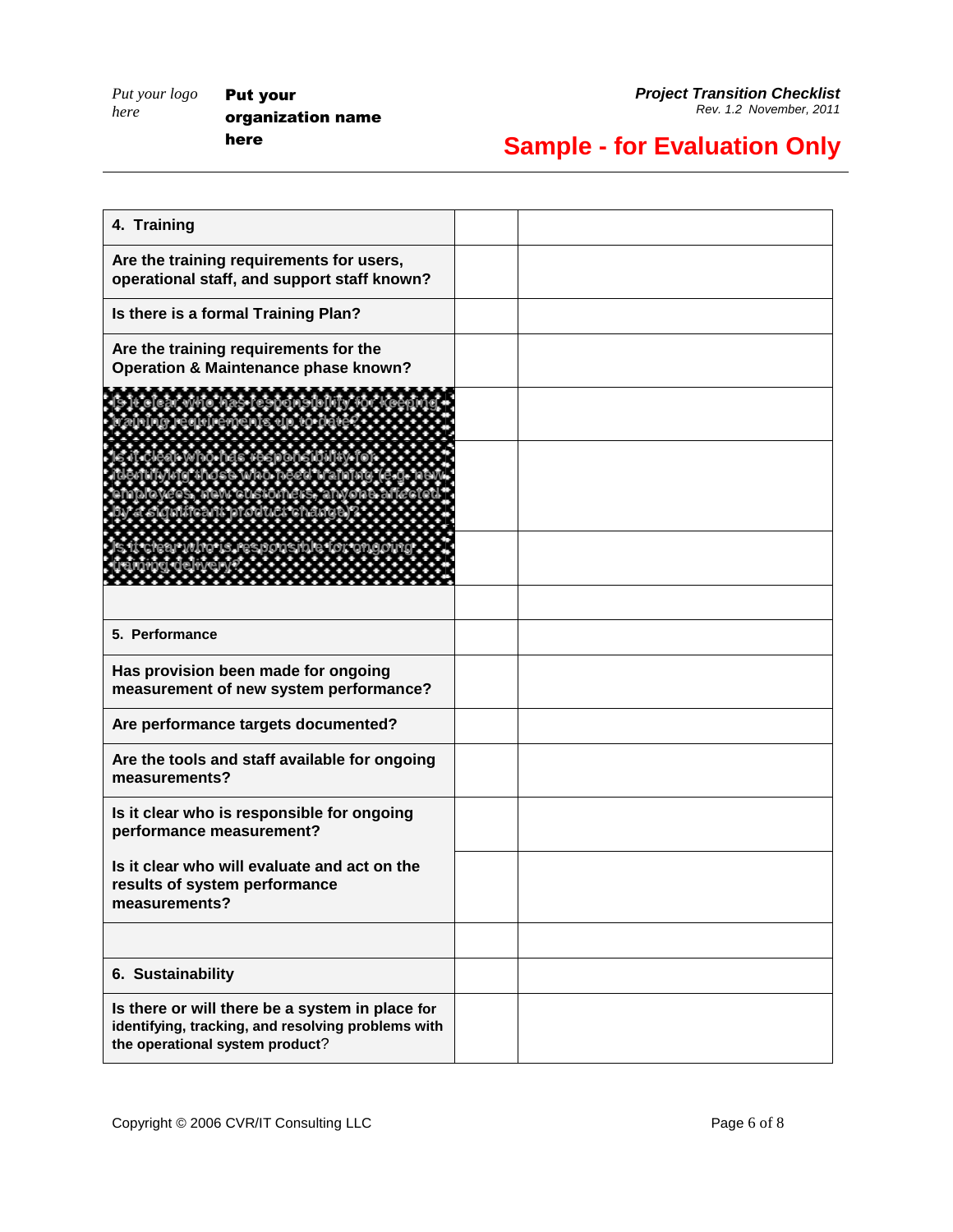Put your organization name here

## **Sample - for Evaluation Only**

| Is it known how user issues will be<br>prioritized?                                          |  |
|----------------------------------------------------------------------------------------------|--|
| Is there agreement on how user change<br>requests will be dealt with?                        |  |
| Is there agreement about how<br>communication with the user community will<br>be managed?    |  |
| Does the Organizational Adoption Plan<br>extend into the Operation and Maintenance<br>Phase? |  |
|                                                                                              |  |
|                                                                                              |  |
|                                                                                              |  |
|                                                                                              |  |
|                                                                                              |  |
|                                                                                              |  |

**This template is a sample from the CVR/IT Consulting LLC Template Library.**

**Portions of this template have been made unreadable.**

**To obtain a fully functional version of this template, visit www.cvr-it.com**